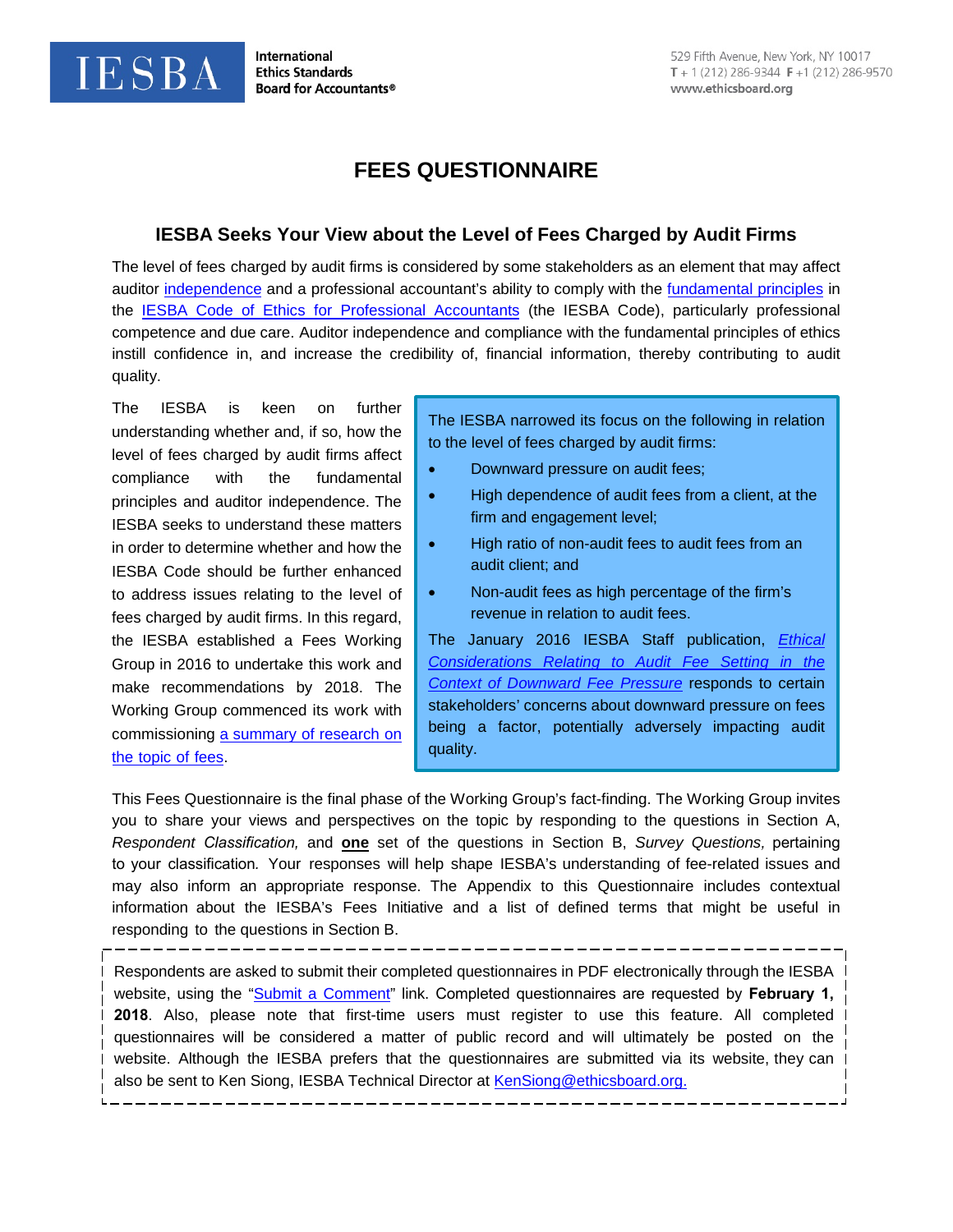## **Section A: Respondent Classification**

1. **In which country or jurisdiction do you work or serve? (If international, please indicate so; if a region of the world, please indicate which region.)**

\_\_\_\_\_\_\_\_\_\_\_\_\_\_\_\_\_\_\_\_\_\_\_\_\_\_\_\_\_\_\_\_\_\_\_\_\_\_\_\_\_ New Zealand

#### 2. **Please indicate which of the following best describes your role**:

| <b>Role</b><br>(Please select the most appropriate category)                                                                        | <b>Relevant Survey</b><br>Questions |
|-------------------------------------------------------------------------------------------------------------------------------------|-------------------------------------|
| Investors and investor representatives<br>$\Box$                                                                                    | <u>B.1</u>                          |
| Other users of financial statements (e.g., Analyst, Customer,<br>⊔<br>Creditor/Supplier, Lender), please specify: _________________ | <u>B.1</u>                          |
| Those charged with governance (TCWG), including Audit Committees and<br>ப<br><b>Board of Directors</b>                              | <u>B.3</u>                          |
| Regulators and audit oversight authorities                                                                                          | <u>B.4</u>                          |
| National standard setters<br>罓                                                                                                      | B.5                                 |
| Internal auditors                                                                                                                   | <b>B.6</b>                          |
| $\Box$ Accounting firms and individual professional accountants in public practice<br>(PAPPs)                                       | B.2                                 |
| Preparers and other professional accountants in business (PAIBs)                                                                    | <b>B.6</b>                          |
| Public sector organizations                                                                                                         | <u>B.6</u>                          |
| IFAC member bodies                                                                                                                  | <b>B.5</b>                          |
| Academics                                                                                                                           | <u>B.6</u>                          |
| Other, please specify: ________<br>LT.                                                                                              | <b>B.6</b>                          |

#### 3. **Would you be willing to be contacted for an interview on the topic of fees?**

- Yes
- O No

#### 4. **Please provide the following contact information (optional)***:*

| Your name and job title/role: | Sharon Walker, Senior Projec    |
|-------------------------------|---------------------------------|
| Your email address:           | sharon.walker@xrb.govt.nz       |
| Your organization's name:     | <b>External Reporting Board</b> |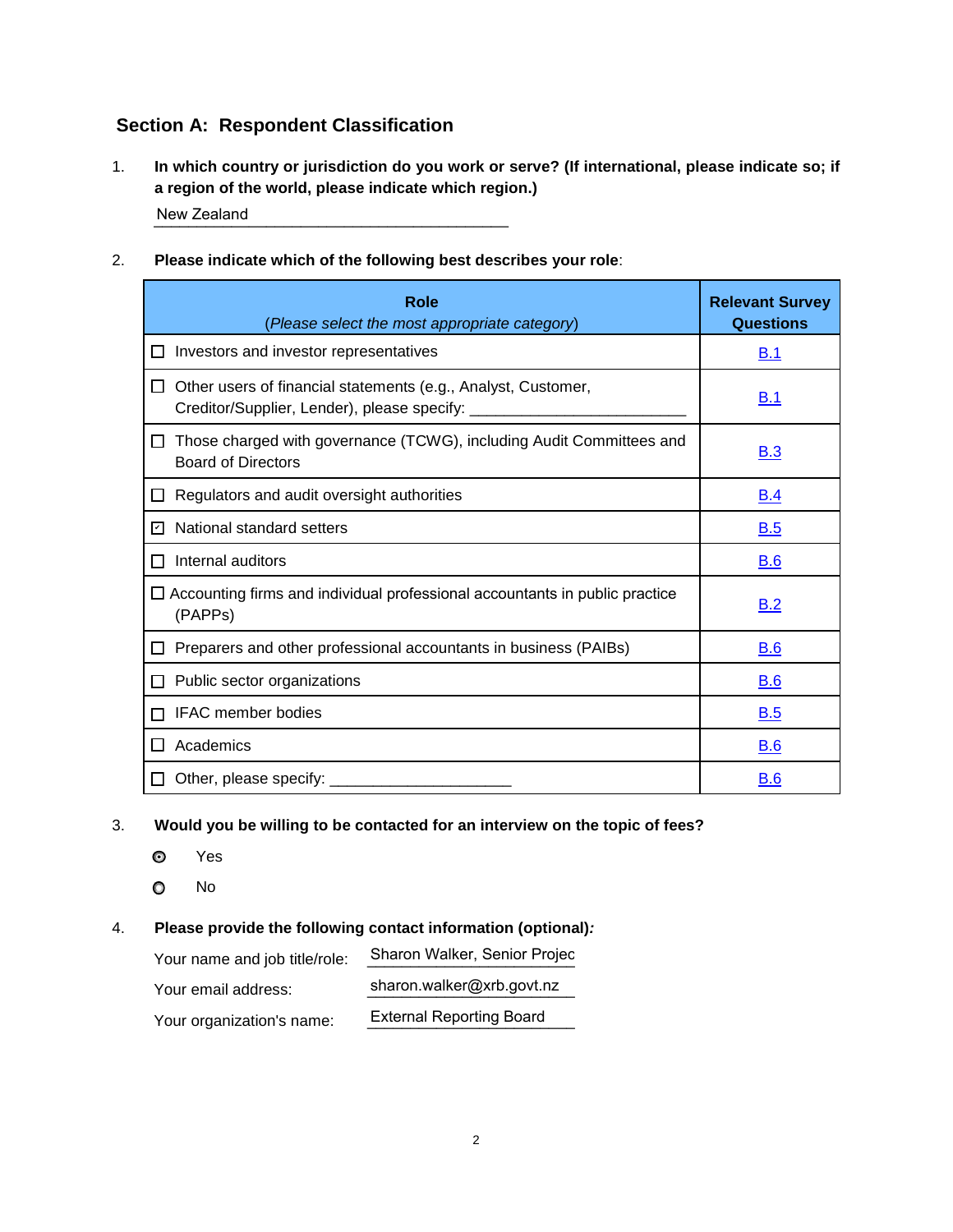## <span id="page-2-2"></span>**Section B: Survey Questions**

*Using the table in Section A as a guide, please answer the set of questions that best applies to your role.* 

### <span id="page-2-1"></span>**Highlights of Provisions Relating to Fees in the IESBA Code**

The IESBA Code requires firms to evaluate the significance of threats to compliance with the fundamental principles and independence and either eliminate them or reduce them to an acceptable level. In relation to fees, the IESBA Code notes that there may be threats to compliance with the fundamental principles arising from the level of fees quoted. For instance, a self-interest threat to professional competence and due care is created when the fees quoted is so low that it may be difficult to perform the engagement with the necessary standards for that price. Also, a self-interest or intimidation threat may be created when:

- The total fees from an audit or assurance client represent a large proportion of the firm's total fees as a result of dependence on that client and a concern about losing the client.
- The fees generated from an audit or assurance client represent a large proportion of the revenue of an individual partner or an individual office of the firm.

The IESBA Code includes examples of safeguards that firms are required to apply to deal with such threats created by the level of fees charged. In addition, for audit clients that are public interest entities, the IESBA Code requires firms to disclose to those charged with governance of the audit client any fees received that represent more than 15% of the firm'stotal fees for two consecutive years, and the safeguards applied by the firm.

#### <span id="page-2-0"></span>**B.1. Investors and Other Users of Financial Statements**

#### *General*

1. Do you believe that the level of fees charged by an audit firm gives rise to ethics and/or independence issues? Please explain your response.

2. Do you believe that the IESBA Code establishes sufficient and appropri[ate provisio](#page-2-1)ns to help professional accountants and firms deal with [threats](#page-15-1) to compliance with the fundamental principles and independence that might be created by the level of fees charged? Do you believe that the IESBA Code appropriately deals with the issues you identified in Q1?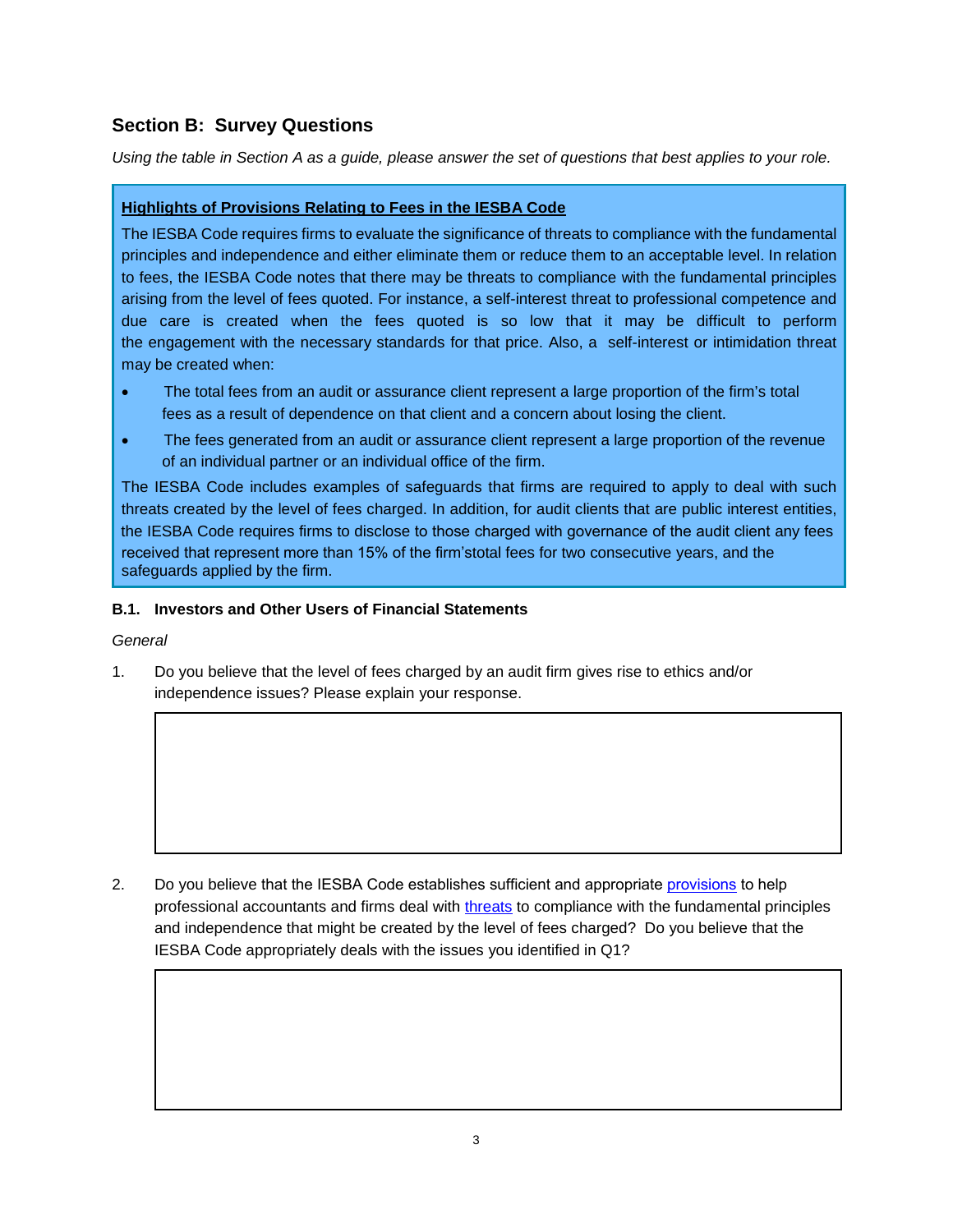3. What do you believe should be done to respond appropriately to concerns about the level of fees charged by audit firms? What should be IESBA's role? Who else should play a role and what should that role be?

### *Non-Audit Services*

- 4. In your opinion, would a high ratio of non-audit fees to audit fees charged to **an audit or assurance client** create threats to an auditor's compliance with (Please select one or more answers):
	- $\n *P*rofessional competence and due care as defined by the IESBA Code?$
	- $\square$  The other fundamental principles that are included in the IESBA Code integrity, objectivity,
	- professional behavior and confidentiality?  $\Box$
	- $\Pi$  Independence as defined by the IESBA Code?
	- $\Box$  None of the above.
- 5. In your opinion, would a professional accountant's or the firm's compliance with one of the following be impacted if a high percentage of that firm's revenue is generated from providing non-audit services to the firm's clients (Please select one or more answers):
	- $\square$  Professional competence and due care as defined by the IESBA Code?
	- $\Box$  The other fundamental principles that are included in the IESBA Code integrity, objectivity, professional behavior and confidentiality?
	- $\Box$  None of the above.

#### <span id="page-3-0"></span>**B.2. Accounting Firms and Other PAPPs**

#### *General*

1. Do you believe that the level of fees charged by an audit firm gives rise to ethics and/or independence issues? Please explain your response.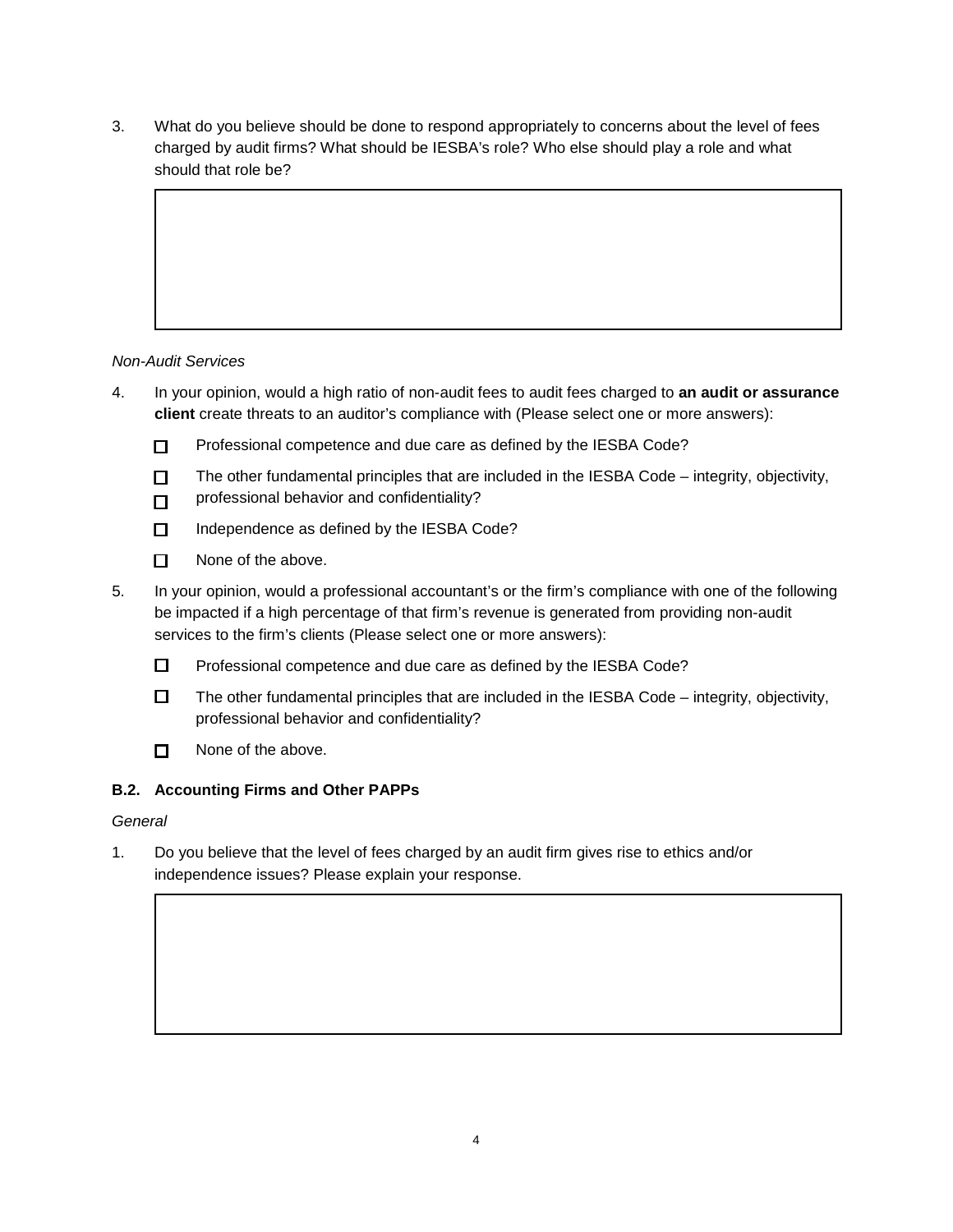2. What policies and procedures does your firm have in place to deal with threats that might be created by the level of fees charged? For example, does your firm monitor client revenues to identify possible fee-related ethical issues such as a self-interest threat created by over-reliance on fees (e.g., by office, individual engagement partners or other method)? If so, please explain.

3. Do you believe that the IESBA Code establishes sufficient and appropriate [provisions](#page-2-2) to help professional accountants and firms deal with threats to compliance with the fundamental principles and independence that might be created by the level of fees charged? Do you believe that the IESBA Code appropriately deals with the issues you identified in Q1?

4. Do you believe that there are aspects of your firm's policies and procedures described in Q2 above that are more stringent than the provisions in the IESBA Code? If so, please explain why.

5. What do you believe should be done to respond appropriately to concerns about the level of fees charged by audit firms? What should be IESBA's role? Who else should play a role and what should that role be?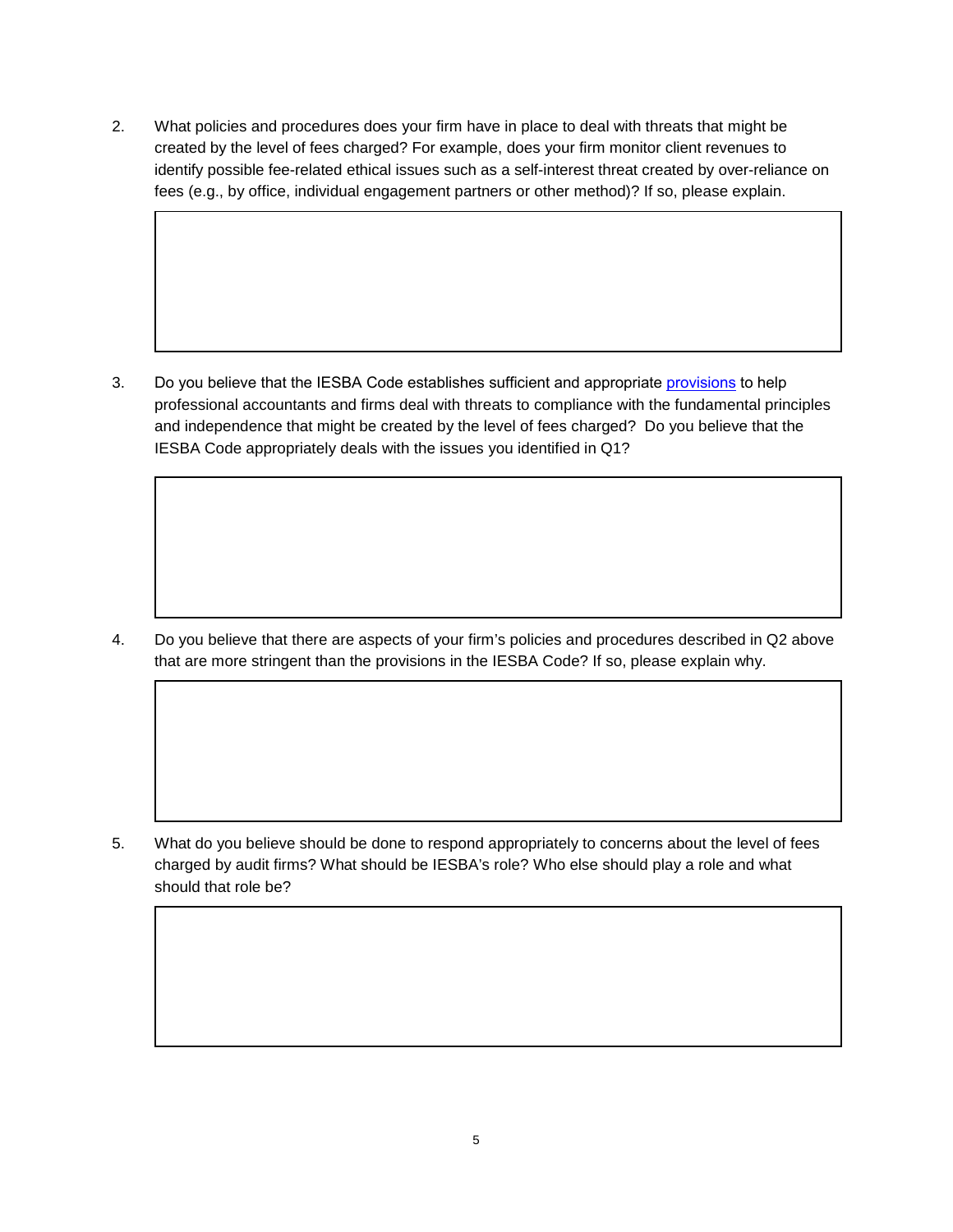#### *Non-Audit Services*

- 6. As a matter of policy, does your firm provide non-audit services to audit and assurance clients?
	- If yes, are there certain types of services beyond those prohibited by the IESBA Code that your firm does not provide? Please provide some examples.
	- If no, why?

- 7. In your opinion, would a high ratio of non-audit fees to audit fees charged to **an audit or assurance client** create threats to an auditor's compliance with (Please select one or more answers):
	- $\square$  Professional competence and due care as defined by the IESBA Code?
	- $\Box$  The other fundamental principles that are included in the IESBA Code integrity, objectivity, professional behavior and confidentiality?
	- $\Box$  Independence as defined by the IESBA Code?
	- $\Box$  None of the above.
- 8. In your opinion, would a professional accountant's or the firm's compliance with one of the following be impacted if a high percentage of that firm's revenue is generated from providing non-audit services to the firm's clients (Please select one or more answers):
	- □ Professional competence and due care as defined by the IESBA Code?
	- $\Box$  The other fundamental principles that are included in the IESBA Code integrity, objectivity, professional behavior and confidentiality?
	- $\Box$  None of the above.

## <span id="page-5-0"></span>**B.3. TCWG, Including Audit Committees and Board of Directors**

#### *General*

1. What role does the level of fees play in your consideration of the appointment of your organization's independent auditor?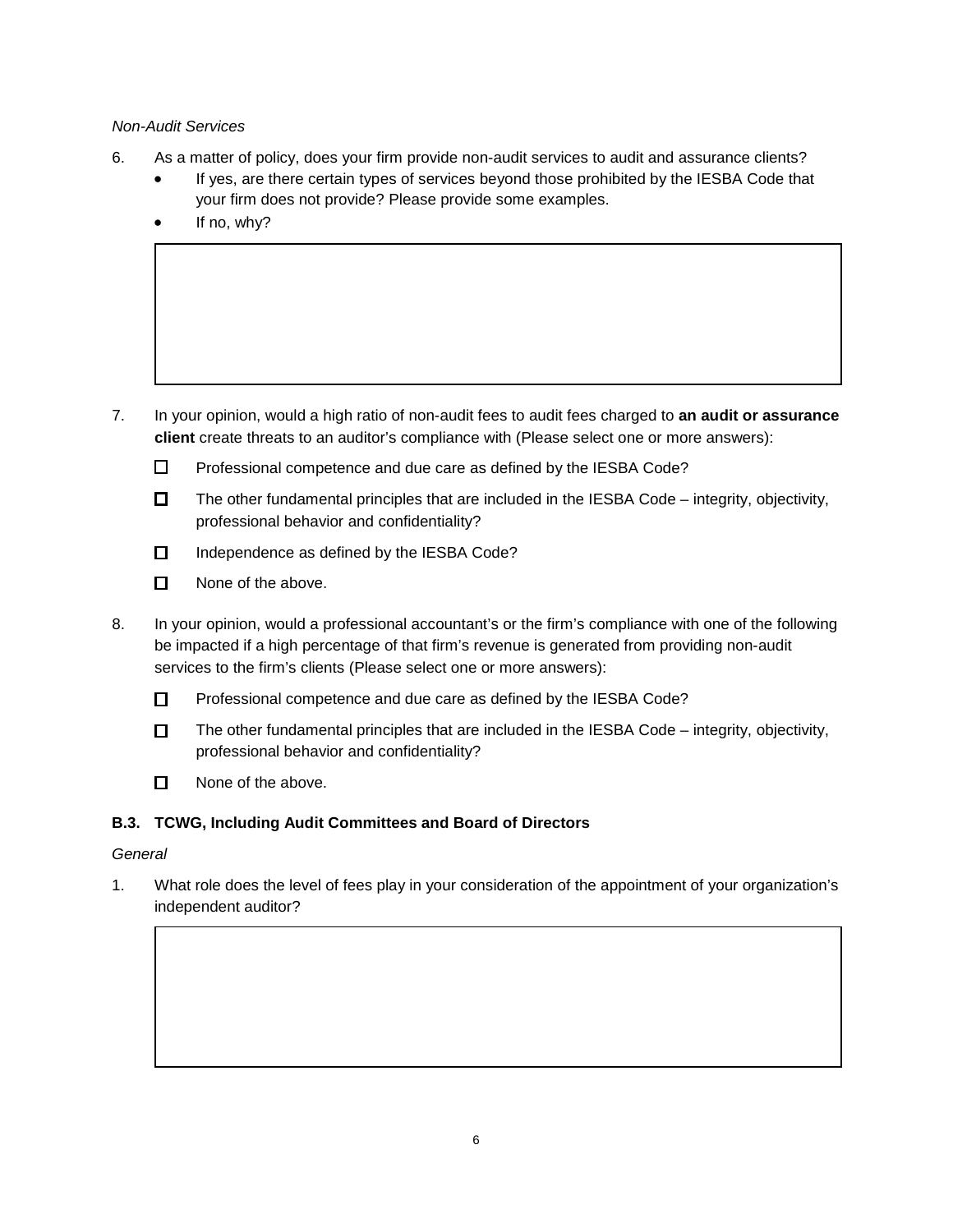2. How do you determine whether an audit firm has the appropriate policies and procedures in place to ensure the quality of the independent audit for your organization is not affected by the level of fees charged?

3. Do you believe that the level of fees charged by an audit firm gives rise to ethics and/or independence issues? Please explain your response.

4. Do you believe that the IESBA Code establishes sufficient and appropri[ate provisio](#page-2-1)ns to help professional accountants and firms deal with [threats](#page-15-1) to compliance with the fundamental principles and independence that might be created by the level of fees charged? Do you believe that the IESBA Code appropriately deals with the issues you identified in Q3?

5. What do you believe should be done to respond appropriately to concerns about the level of fees charged by audit firms? What should be IESBA's role? Who else should play a role and what should that role be?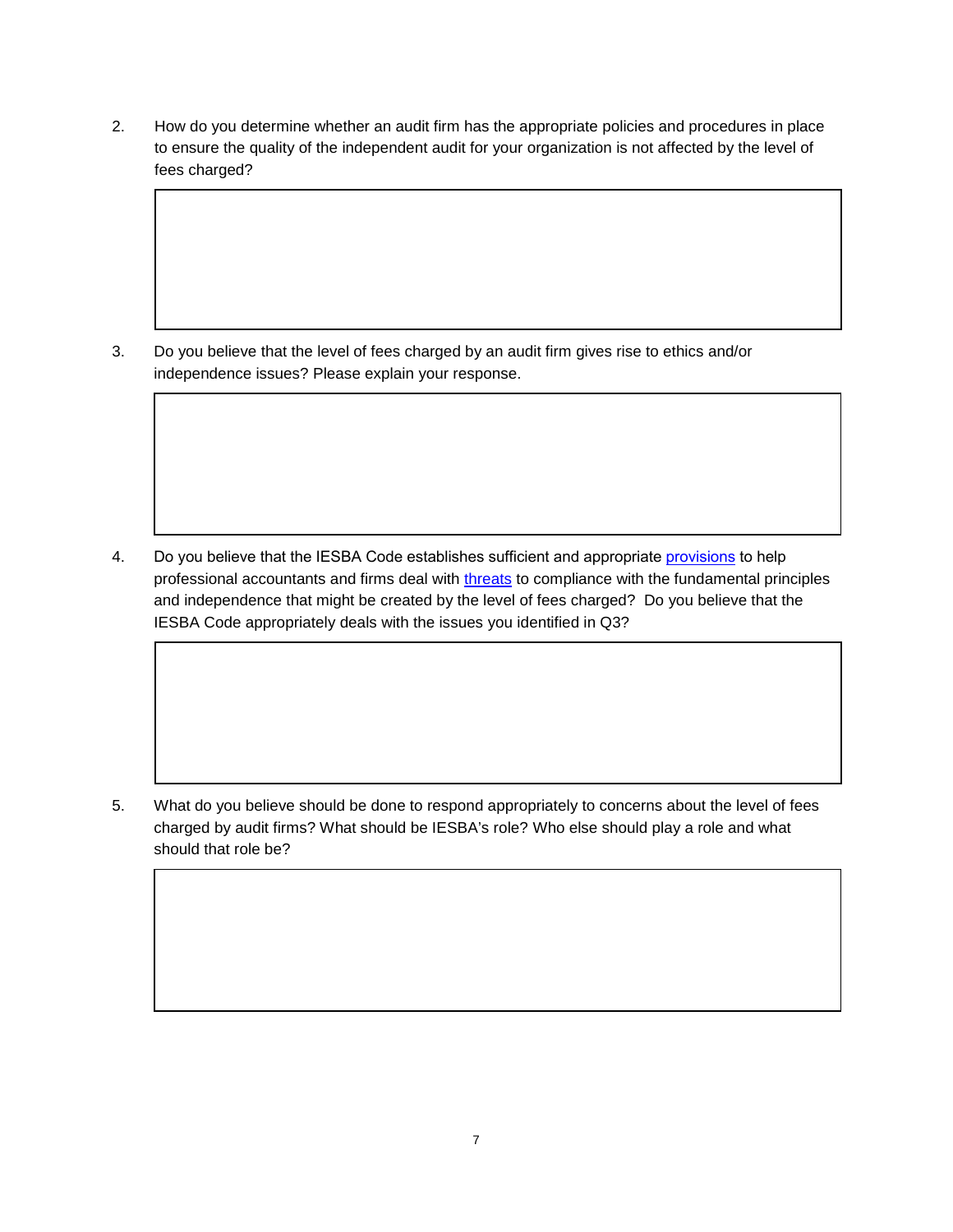*Non-Audit Services*

6. Do you engage your audit firm for any non-audit services? If yes, please describe the process used to approve the provision of such services. If no, why not?

- 7. In your opinion, would a high ratio of non-audit fees to audit fees charged to **an audit or assurance client** create threats to an auditor's compliance with (Please select one or more answers):
	- $\square$  Professional competence and due care as defined by the IESBA Code?
	- $\Box$  The other fundamental principles that are included in the IESBA Code integrity, objectivity, professional behavior and confidentiality?
	- Independence as defined by the IESBA Code?
	- $\Pi$  None of the above.
- 8. In your opinion, would a professional accountant's or the firm's compliance with one of the following be impacted if a high percentage of that firm's revenue is generated from providing non-audit services to the firm's clients (Please select one or more answers):
	- □ Professional competence and due care as defined by the IESBA Code?
	- $\Box$  The other fundamental principles that are included in the IESBA Code integrity, objectivity, professional behavior and confidentiality?
	- $\Box$  None of the above.

#### <span id="page-7-0"></span>**B.4. Regulators and Audit Oversight Authorities**

*General*

1. Do you believe that the level of fees charged by an audit firm gives rise to ethics and/or independence issues? Please explain your response.

- 2. Has your organization identified from inspections, disciplinary investigations or other means, any fee-related issues that might have created threats to compliance with the fundamental principles or to independence? If so, please describe the finding. For example:
	- What was the nature of the issue?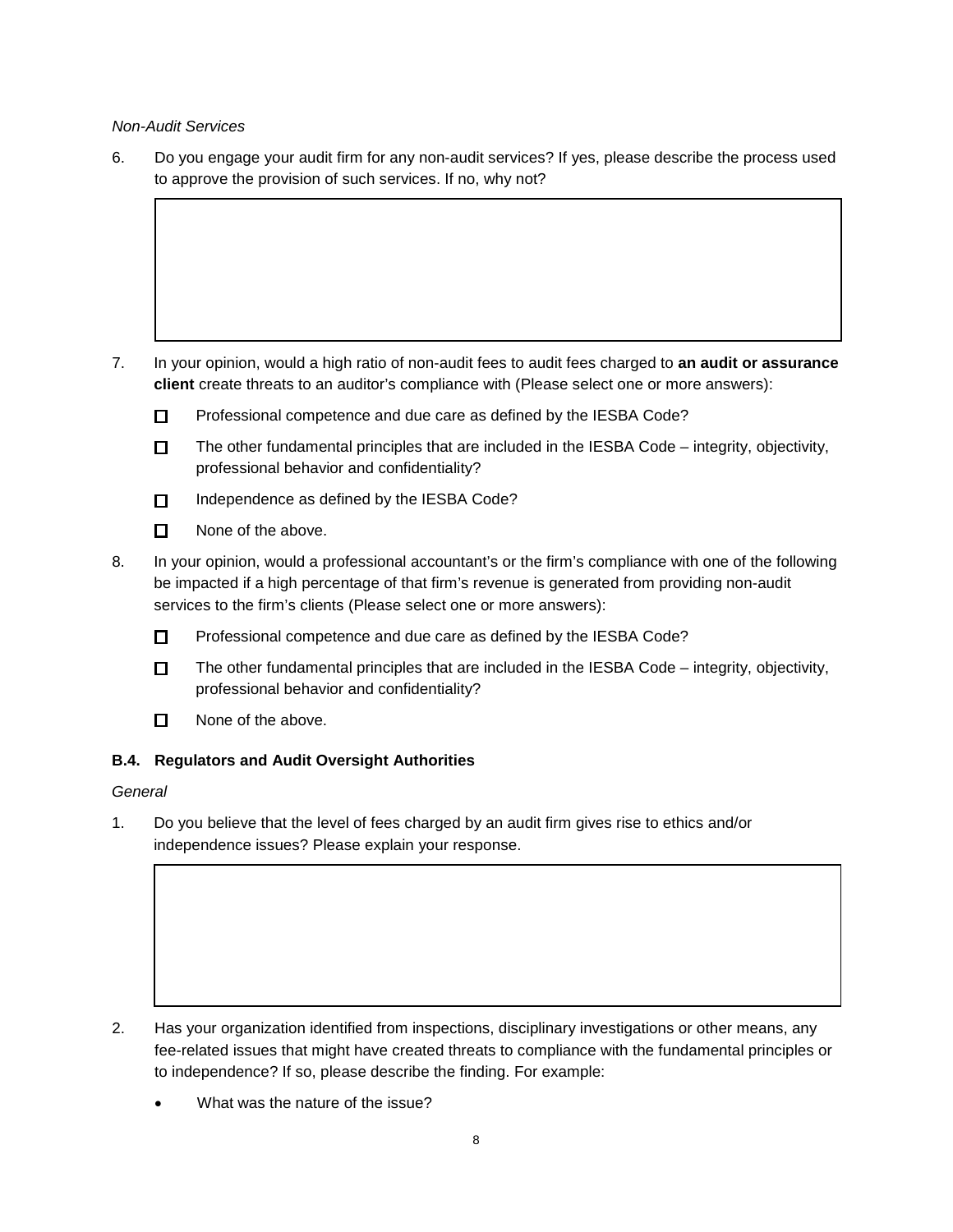- How frequently did it occur and what was the severity?
- Did the firm appropriately deal with the issue? If not, do you believe that there are impediments that might have affected the firm's response, and if so, what were they?

3. Does your organization have any other concerns about the level of fees charged for audit or nonaudit services? If yes, please describe them and their basis. Does your organization have any current or proposed initiatives to deal with those concerns?

4. Do you believe that the IESBA Code establishes sufficient and appropriate [provisions](#page-2-2) to help professional accountants and firms deal with threats to compliance with the fundamental principles and independence that might be created by the level of fees charged?

5. Do you believe that there are certain regulatory requirements in your jurisdiction relating to the level of fees charged by audit firms are more stringent than the provisions in the IESBA Code? If so, please explain why.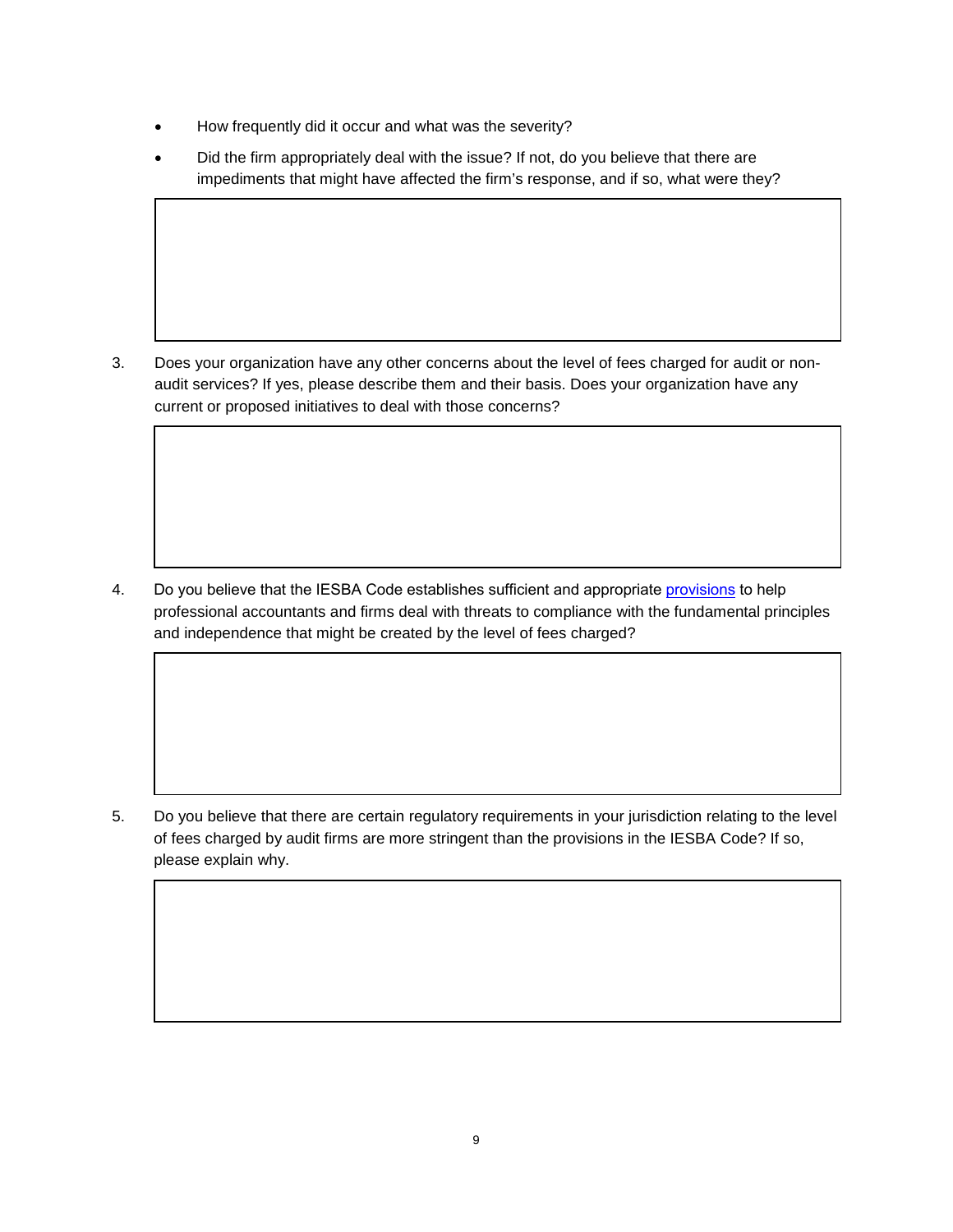6. What do you believe should be done to respond appropriately to concerns about the level of fees charged by audit firms? What should be IESBA's role? Who else should play a role and what should that role be?

### *Non-Audit Services*

7. In your jurisdiction, are there specific regulatory provisions that apply to the level of fees charged for (a) audit and assurance engagements; and (b) non-audit services provided to audit and assurance clients?

- 8. In your opinion, would a high ratio of non-audit fees to audit fees charged to **an audit or assurance client** create threats to an auditor's compliance with (Please select one or more answers):
	- $\square$  Professional competence and due care as defined by the IESBA Code?
	- $\Box$  The other fundamental principles that are included in the IESBA Code integrity, objectivity, professional behavior and confidentiality?
	- Independence as defined by the IESBA Code?
	- $\Box$  None of the above.
- 9. In your opinion, would a professional accountant's or the firm's compliance with one of the following be impacted if a high percentage of that firm's revenue is generated from providing non-audit services to the firm's clients (Please select one or more answers):
	- $\square$  Professional competence and due care as defined by the IESBA Code?
	- $\Box$  The other fundamental principles that are included in the IESBA Code integrity, objectivity, professional behavior and confidentiality?
	- $\Box$  None of the above.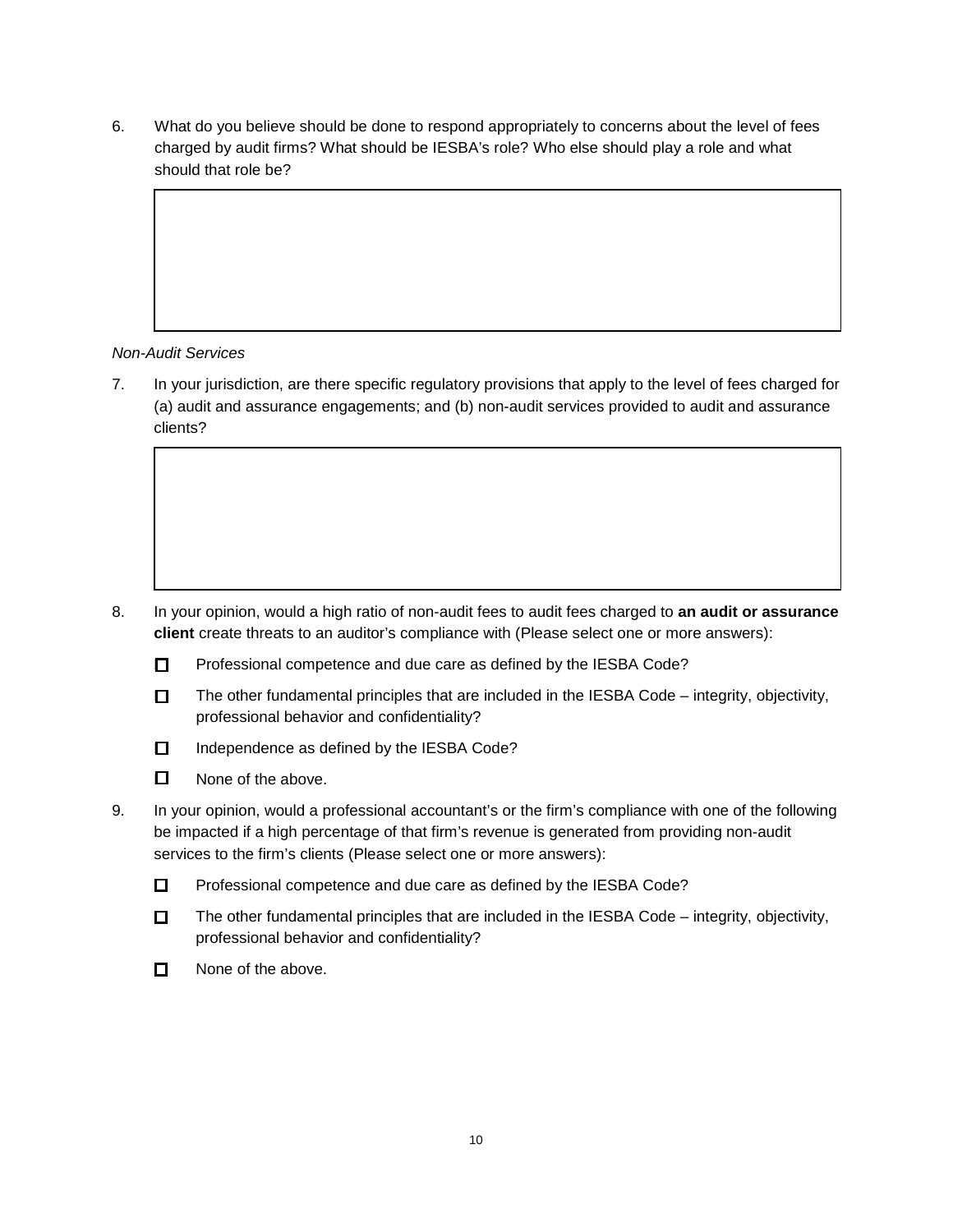#### <span id="page-10-0"></span>**B.5. National Standard Setters and IFAC Member Bodies**

*General* 

1. Do you believe that the level of fees charged by an audit firm gives rise to ethics and/or independence issues? Please explain your response.

Yes. We believe that threats to compliance with the fundamental principles, particularly objectivity, and independence, may be created when an entity receives a significant percentage of fees from an individual entity or group of controlled entities.

It is important for auditors to be independent in both fact and appearance. A high ratio of non-assurance fees to assurance fees may suggest non-compliance with the concept of the

- 2. Has your organization identified from inspections, disciplinary investigations or other means, any fee-related issues that might have created threats to compliance with the fundamental principles or to independence? If so, please describe the finding. For example: appearance of independence.
	- What was the nature of the issue?
	- How frequently did it occur and what was the severity?
	- Did the firm appropriately deal with the issue? If not, do you believe that there are impediments that might have affected the firm's response, and if so, what were they?

The XRB does not undertake inspections or disciplinary investigations. In New Zealand, the Financial Markets Authority (FMA) is responsible for audit inspections of Licensed Auditors. We are, however, aware of regulator concerns in our jurisdiction about independence, in particular,

- Lack of disclosure by auditors and directors to investors about the type and extent of non-assurance services provided.

3. Does your organization have any other concerns about the level of fees charged for audit or nonaudit services? If yes, please describe them and their basis. Does your organization have any current or proposed initiatives to deal with those concerns?

We are aware of the concerns noted by the regulator in our jurisdiction as indicated in the response to question 2. Initiatives to deal with those concerns will require further consideration, including further liaison with the regulator.

- Insufficient consideration by auditors about the appearance of independence when a consideration  $\alpha$ 

Level of Audit Fees:

As a standard setter, we are very concerned about the downward pressure on the audit fee model. We have observed that requirements in auditing standards have increased, but there has

been no apparent corresponding increase in audit fees. In its guidance to directors and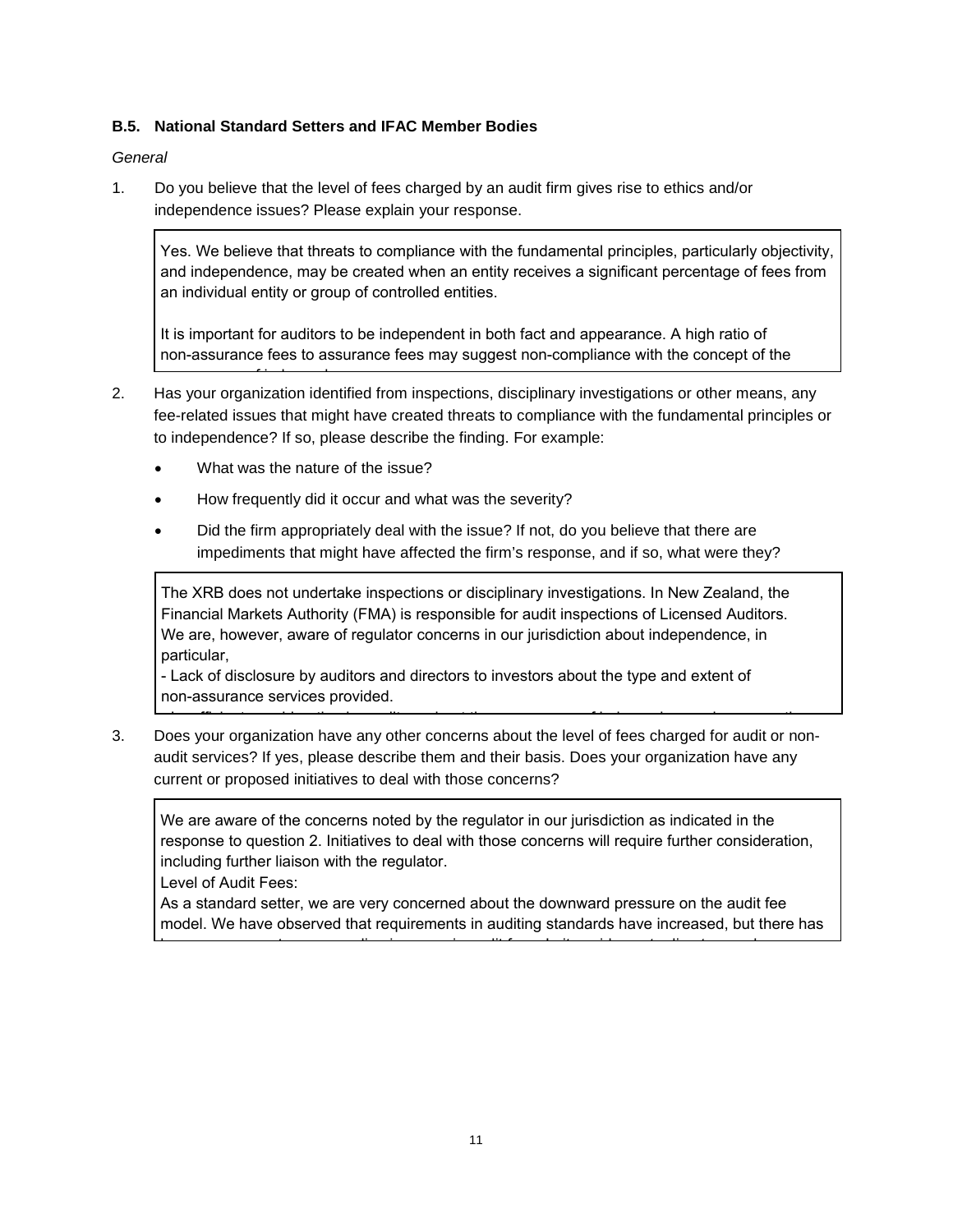4. Do you believe that the IESBA Code establishes sufficient and appropriate [provisions](#page-2-2) to help professional accountants and firms deal with threats to compliance with the fundamental principles and independence that might be created by the level of fees charged?

We believe that it is important for professional accountants to consider not only audit fees but all fees (assurance and non-assurance) generated from one client when considering threats to compliance with the fundamental principles. We believe the Code could be strengthened in this regard.

For example, the auditor needs to consider the quantum of fees (audit fees, other assurance fees plus non assurance services fees); document the auditor's considerations including the

5. Do you believe that there are certain regulatory requirements in your jurisdiction relating to the level of fees charged by audit firms that are more stringent than the provisions in the IESBA Code? If so, please explain why. appearance of independence; identify, consider and document the adequacy of safeguards and

We are not aware of regulatory requirements relating to the level of fees charged. We do note, however, that the New Zealand Auditor-General has established a fee cap limiting the fees earned from the provision of non-assurance service viz, fees earned from other types of consulting or service engagements should not exceed the audit fee for the current year without the Auditor-General's consent. However, this requirement is waived where considered appropriate and is implemented with some flexibility.

6. What do you believe should be done to respond appropriately to concerns about the level of fees charged by audit firms? What should be IESBA's role? Who else should play a role and what should that role be? Reference: AG PES 1 (Revised), The Auditor-General's Statement on Professional and Ethical

Strengthening the provisions in the Code with respect to perceptions on independence of receiving fees from non-assurance services; improving communications with investors about the types of non-assurance services provided and the extent of fees received. Consideration should be given to requiring those charged with governance, rather than management, to approve all fees paid to auditors. In New Zealand, assurance practitioners performing an audit or review engagement are required

## **Non-Audit Services** assurance practitioners which the assurance practitioner has with the assurance property which the assurance property which the assurance property which the assurance property which the assurance prope

7. In your jurisdiction, are there specific regulatory provisions that apply to the level of fees charged for (a) audit and assurance engagements; and (b) non-audit services provided to audit and assurance clients?  $R$  (Nazi  $R$ )  $R$  (Revised),  $R$  (Reporting on  $R$  and  $R$  and  $R$  and  $R$  and  $R$  and  $R$  is a  $R$  -individual  $S$  on  $R$  and  $R$  and  $R$  and  $R$  and  $R$  and  $R$  and  $R$  and  $R$  and  $R$  and  $R$  and  $R$  and  $R$  and  $R$  a

to include a statement in the existence of any relationship (other than that of  $\alpha$ 

(a) No We are not aware of any specific regulatory provisions that apply to the level of fees charged for audit and assurance engagements.

paragraph NZ28.1; ISRE (NZ) 2400, Review of Historical Financial Statements Performed by an

The New Zealand Auditor-General requires Audit Service Providers to consider and document the effect on independence when total fees (both audit and other engagements) in the financial reporting period paid by the public entity of group of connected public entities exceed 15% of the gross fees of the practice or audit firm. Exceeding the 15% threshold does not in itself mean that

independence has been impaired, rather it is a point at which Audit Service Providers are formally

- whether the audit first first with the audit first with the locations in which the business operators in  $\mathcal{S}$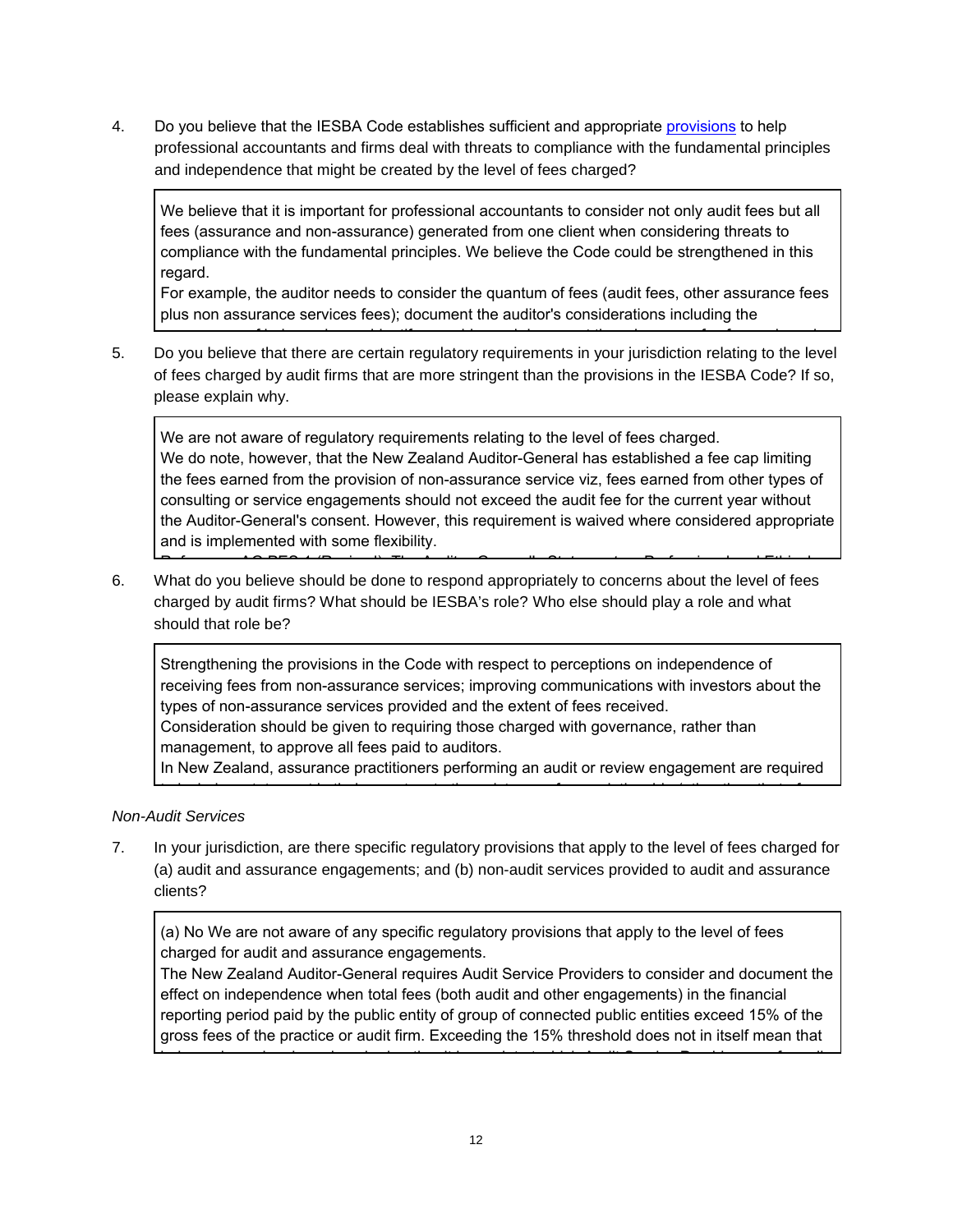- 8. In your opinion, would a high ratio of non-audit fees to audit fees charged to **an audit or assurance client** create threats to an auditor's compliance with (Please select one or more answers):
	- $\square$  Professional competence and due care as defined by the IESBA Code?
	- The other fundamental principles that are included in the IESBA Code integrity, objectivity, professional behavior and confidentiality?  $\overline{v}$
	- Independence as defined by the IESBA Code? ✔
	- $\Box$  None of the above.
- 9. In your opinion, would a professional accountant's or the firm's compliance with one of the following be impacted if a high percentage of that firm's revenue is generated from providing non-audit services to the firm's clients (Please select one or more answers):
	- □ Professional competence and due care as defined by the IESBA Code?
	- The other fundamental principles that are included in the IESBA Code integrity, objectivity, professional behavior and confidentiality?  $\blacksquare$
	- $\Box$  None of the above.

#### <span id="page-12-0"></span>**B.6. Others, Including Preparers and Academics**

1. Do you believe that the level of fees charged by an audit firm gives rise to ethics and/or independence issues? Please explain your response.

2. Do you believe that the IESBA Code establishes sufficient and appropriate [provisions](#page-2-2) to help professional accountants and firms deal with threats to compliance with the fundamental principles and independence that might be created by the level of fees charged? Do you believe that the IESBA Code appropriately deals with the issues you identified in Q1?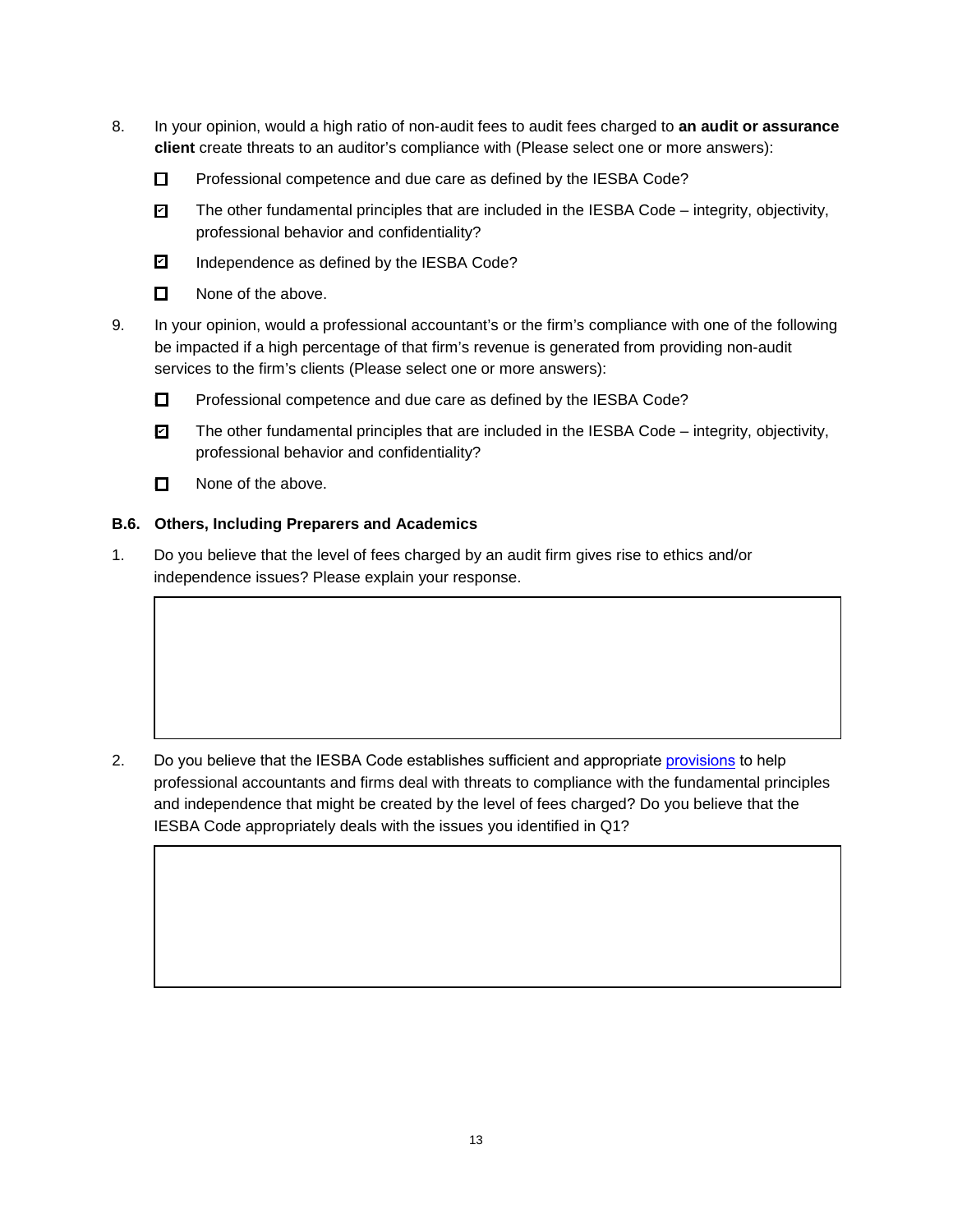3. What do you believe should be done to respond appropriately to concerns about the level of fees charged by audit firms? What should be IESBA's role? Who else should play a role and what should that role be?

Non-Audit Services

- 4. In your opinion, would a high ratio of non-audit fees to audit fees charged to **an audit or assurance client** create threats to an auditor's compliance with (Please select one or more answers):
	- Professional competence and due care as defined by the IESBA Code?
	- $\square$  The other fundamental principles that are included in the IESBA Code integrity, objectivity, professional behavior and confidentiality?
	- $\Box$  Independence as defined by the IESBA Code?
	- □ None of the above.
- 5. In your opinion, would a professional accountant's or the firm's compliance with one of the following be impacted if a high percentage of that firm's revenue is generated from providing non-audit services to the firm's clients (Please select one or more answers):
	- □ Professional competence and due care as defined by the IESBA Code?
	- $\square$  The other fundamental principles that are included in the IESBA Code integrity, objectivity, professional behavior and confidentiality?
	- $\Box$  None of the above.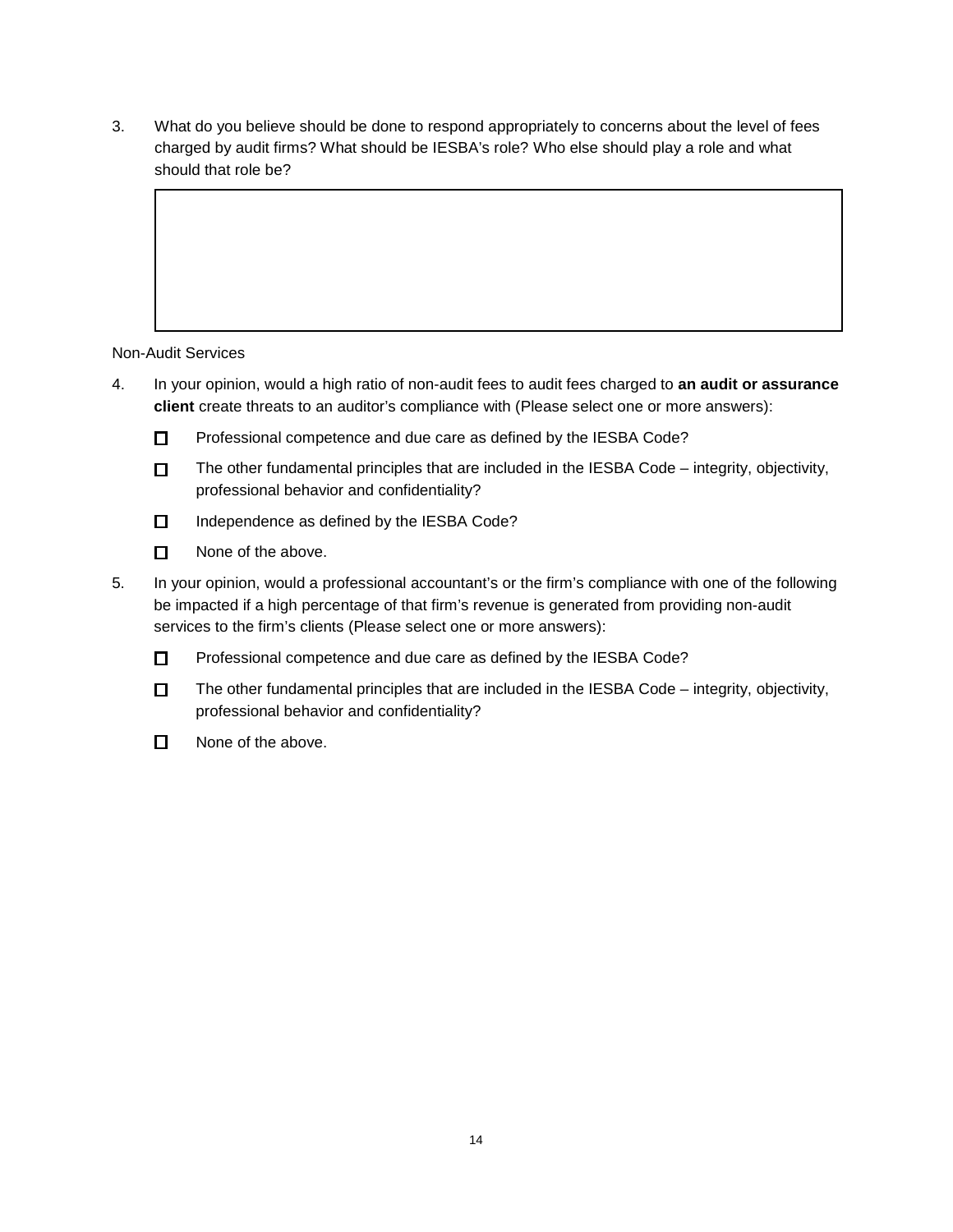## **Additional Information**

#### **A. Contextual Information about the IESBA's Fees Initiative**

The IESBA established a Fees Working Group in March 2016 to conduct fact-finding about whether there is a relationship between fees and threats to compliance with the fundamental principles or to independence, or whether there are reasonable perceptions that such threats exist, as well as how such threats might be addressed. This work is responsive to concerns raised by stakeholders, in particular regulators and audit oversight authorities. The Working Group's fact finding is focused on obtaining an understanding of the following four areas:

- Level of audit fees for individual audit engagements.
- Relative size of fees to the partner, office or the firm, and the extent to which partners' remuneration is dependent upon fees from a particular client.
- The ratio of non-audit services fees to audit fees paid by an audit client.
- The provision of audit services by a firm that also has a significant non-audit services business.

As part of this initiative, the IESBA commissioned Prof. David Hay, Professor of Auditing, University of Auckland, New Zealand to undertake a review of the relevant academic and other literature on the topic of audit fees for the period between 2006 and 2016. Prof. Hay observed that the findings with respect to the Working Group's four areas of focus were generally mixed. However, Prof. Hay observed that there has been consistent research findings that suggest a link between threats to independence in appearance and higher non-audit fees charged by audit firms to their audit clients.

The Working Group is expected to complete its fact finding and develop its final recommendations to the IESBA in 2018.

#### **B. Defined Terms**

<span id="page-14-0"></span>1. *Independence*

The IESBA Code explains that independence comprises the following two separate elements:

- (a) Independence of Mind The state of mind that permits the expression of a conclusion without being affected by influences that compromise professional judgment, thereby allowing an individual to act with integrity and exercise objectivity and professional skepticism.
- (b) Independence in Appearance The avoidance of facts and circumstances that are so significant that a reasonable and informed third party would be likely to conclude, weighing all the specific facts and circumstances, that a firm's, or a member of the audit team's, integrity, objectivity or professional skepticism has been compromised.

An accounting firm or individual PAPP must ensure both elements of independence are not compromised.